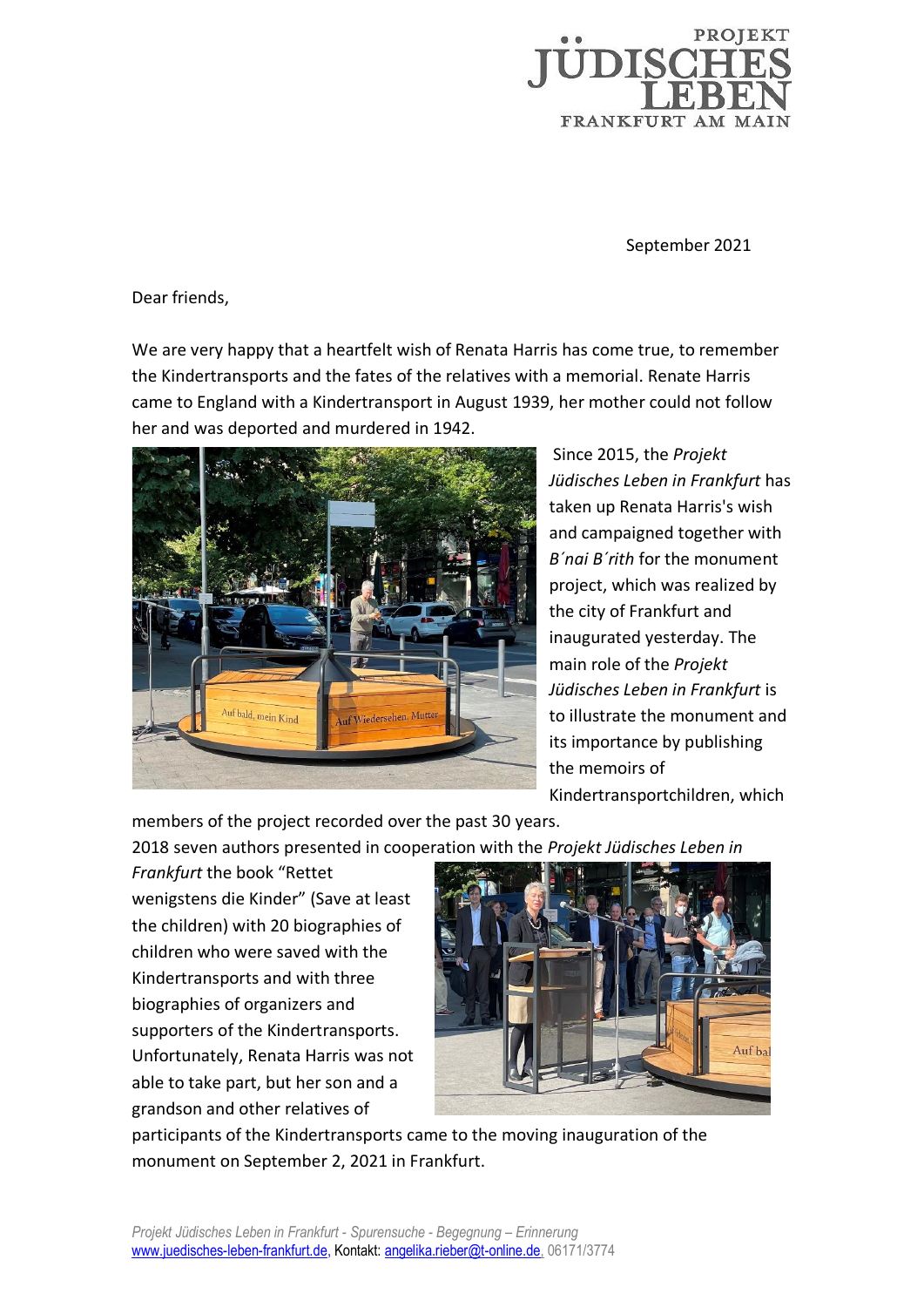



An exhibition opened on September 1st in the German National Library commemorates the rescue of children 1938-1940. In addition to the director of the Exile Archive, Sylvia Asmus, and her staff, two authors of the book "Rettet wenigstens die Kinder "were also involved and were able to contribute results of their decades of research, Hanna Eckhardt and Angelika Rieber. Mona Wikhäll from the Stolperstein Initiative contributed

important materials to the biography of Lilly Fürst. Andrea Hammel from Aberyswyth

University accompanied the exhibition project with her in-depth knowledge, in particular of the Kindertransports to Great Britain.

Six main biographies are presented in the exhibition and numerous other short biographies of children who were able to flee to different countries. Some of these biographies can be found in the book "Rettet wenigstens die Kinder" (Save at least the children), others are published on the website of the association *Projekt Jüdisches* 



*Leben in Frankfurt*, se[e www.juedisches-leben-frankfurt.de](http://www.juedisches-leben-frankfurt.de/) See:

[https://www.dnb.de/DE/Kulturell/DEAVermittlung/KinderemigrationSekII/kinderemigr](https://www.dnb.de/DE/Kulturell/DEAVermittlung/KinderemigrationSekII/kinderemigrationSekII_node.html) [ationSekII\\_node.html](https://www.dnb.de/DE/Kulturell/DEAVermittlung/KinderemigrationSekII/kinderemigrationSekII_node.html)

The two openings were preceeded by two readings in cooperation with the *Haus am Dom*, the *Verein gegen Vergessen – für Demokratie* (Association against Forgetting for Democracy), the *Studienkreis deutscher Widerstand* (German Resistance Study Group) and the Quakers.

Lilly Maier presented her book "Auf Wiedersehen Kinder" (Good bye children) on June 7th, 2021, which is about the revolutionary and educator Ernst Papanek from Vienna and his role in rescuing persecuted children from France to the USA. Several of the children came from Frankfurt and the wider area.